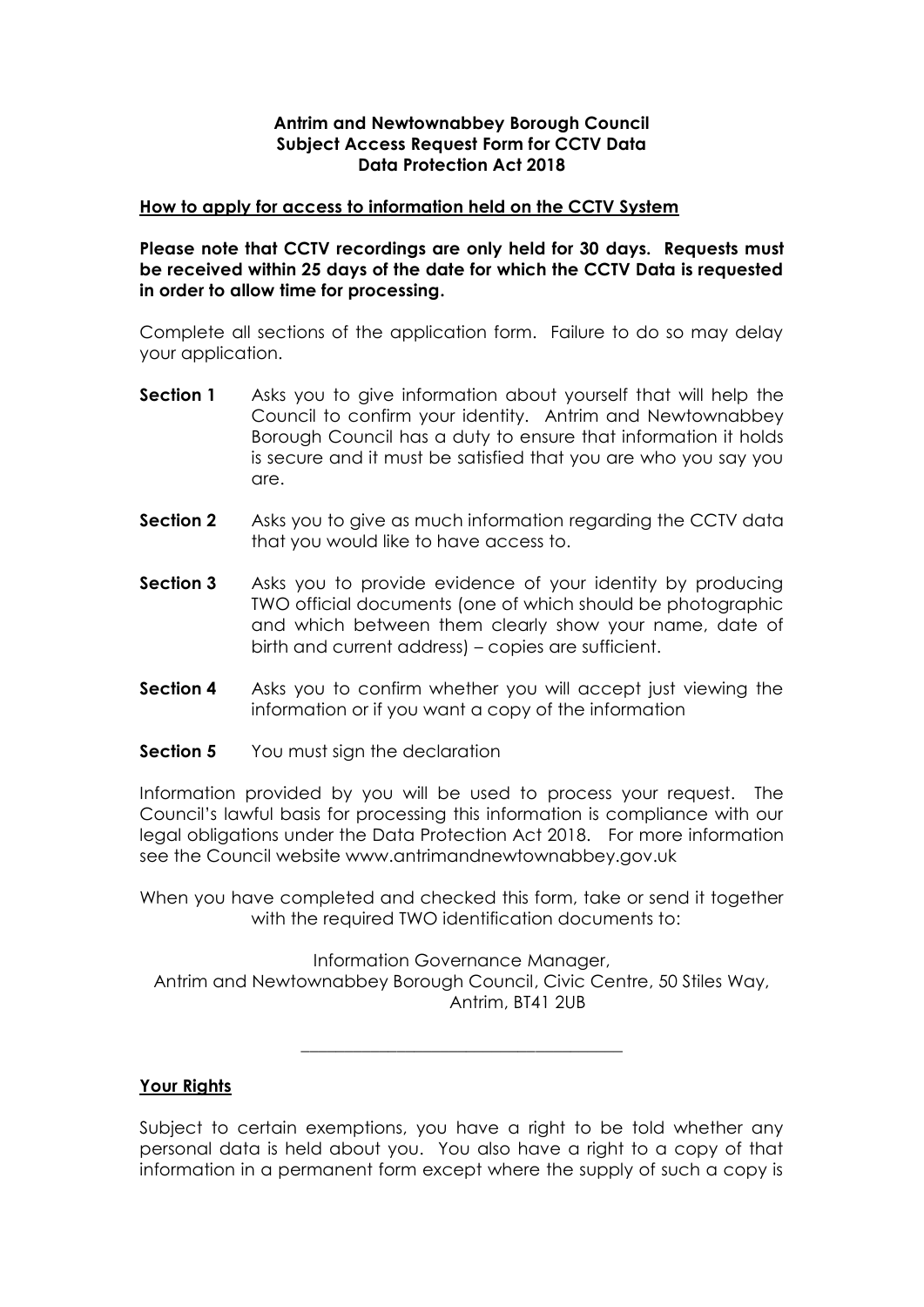not possible or would involve disproportionate effort, or if you agree otherwise. Antrim and Newtownabbey Borough Council will only give that information if it is satisfied as to your identity. If release of the information will disclose information relating to another individual(s), who can be identified from that information, the Council is not obliged to comply with an access request unless:

- the other individual has consented to disclosure of information, or
- it is reasonable in all the circumstances to comply with the request without the consent of the other individual(s)

### **Antrim and Newtownabbey Borough Council Rights**

Antrim and Newtownabbey Borough Council may deny access to information where the Act allows. The main exemptions in relation to information held on the CCTV System are where the information may be likely to prejudice any of these purposes:

- Prevention and detection of crime
- Apprehension and prosecution of offenders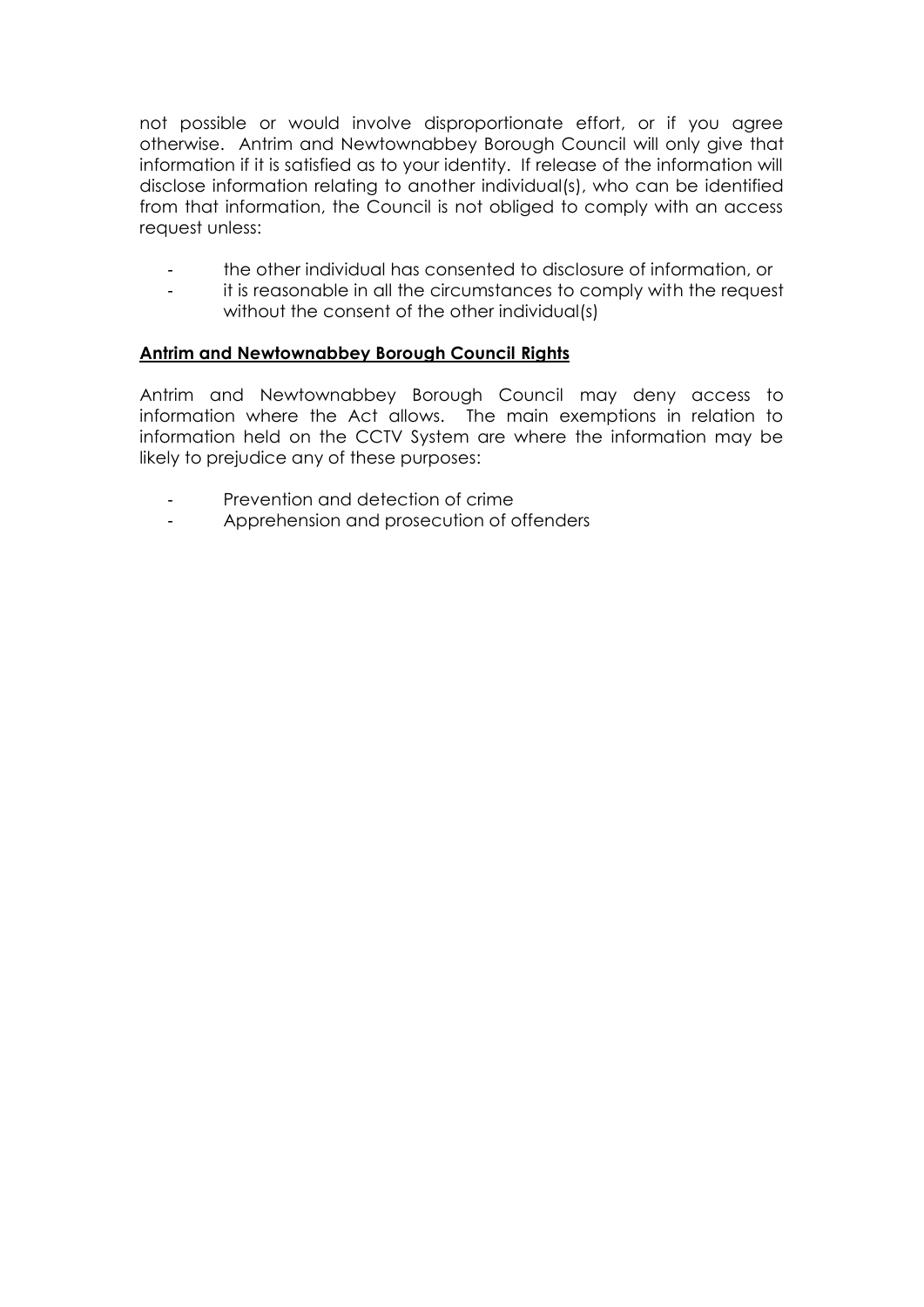### **Antrim and Newtownabbey Borough Council SUBJECT ACCESS REQUEST FORM FOR CCTV DATA**

## **Section 1 About Yourself**

The information requested below is to help the Council (a) satisfy itself as to your identity and (b) find any data held about you

## **1) Your Details**

| Date of Birth:                   |  | Gender:   |  |
|----------------------------------|--|-----------|--|
| Surname:                         |  | Forename: |  |
| Previous/alternative<br>name(s): |  |           |  |

## **1a) Current Address:**

| House Number and Street |  |
|-------------------------|--|
| Town                    |  |
| County                  |  |
| Postcode                |  |
| Telephone Number        |  |
| Email address           |  |

### **1b) Previous address (Please complete if you have lived at the above address for less than 10 years)**

| House Number and Street |  |
|-------------------------|--|
| Town                    |  |
| County                  |  |
| Postcode                |  |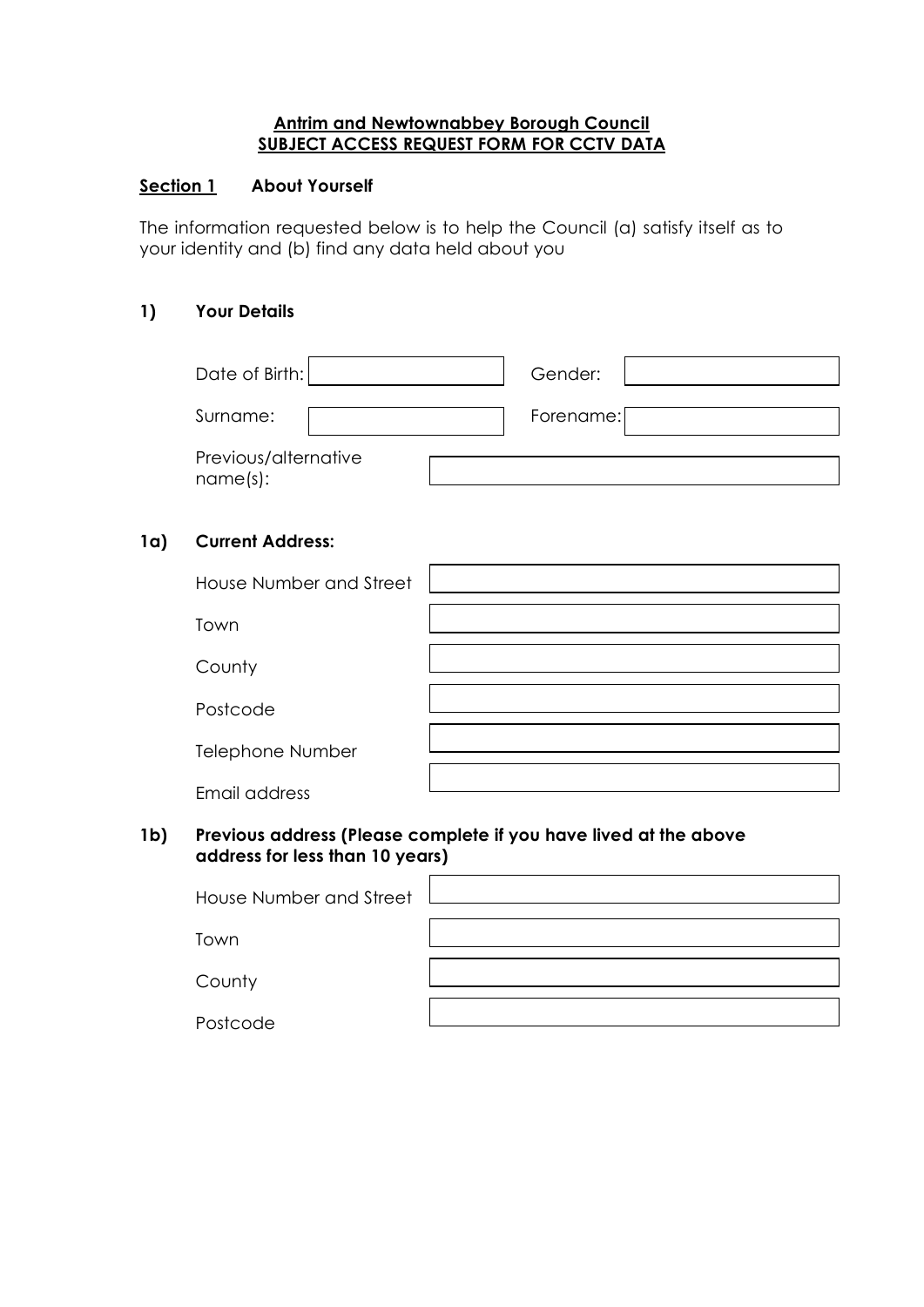## **Section 2 Help us find the information**

In order to find the information you are looking for please complete the following:

Were you: (please tick below)

| A person reporting an offence or incident   |  |
|---------------------------------------------|--|
| A witness to an offence or incident         |  |
| A victim of an offence                      |  |
| A person accused or convicted of an offence |  |
| $\bigcirc$ ther                             |  |

# **Details of incident/CCTV Footage required**



Date(s) and times(s) of incident \_\_\_\_\_\_\_\_\_\_\_\_\_\_\_\_\_\_\_\_\_\_\_\_\_\_\_\_\_\_\_\_\_\_\_\_\_\_

Place incident occurred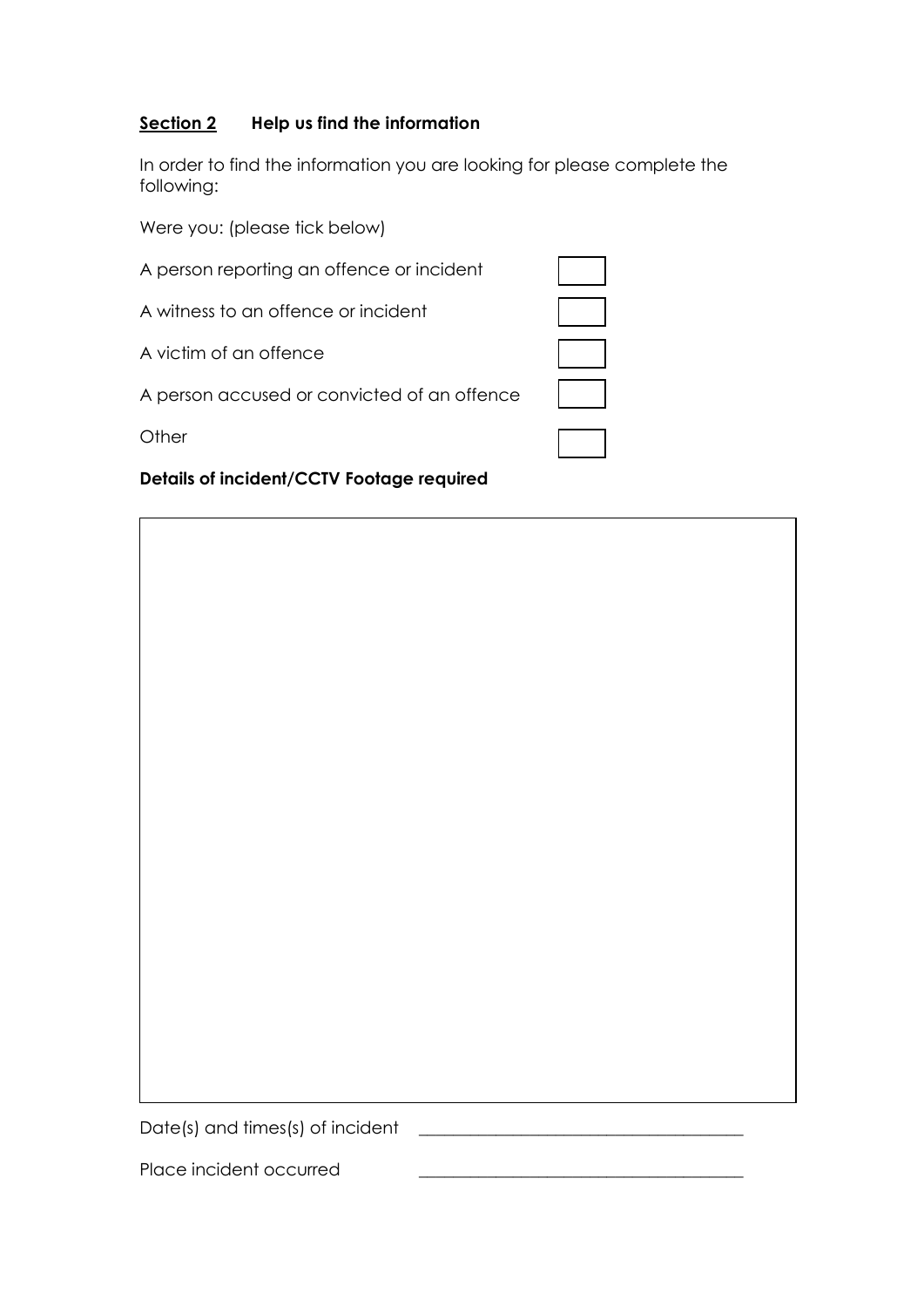# **Section 3 Proof of Identity**

To help establish your identity your application must be accompanied by TWO official documents (one of which should be photographic) and that between them clearly show your name, date of birth and current address. For example, a birth/adoption certificate, driving license, medical card, passport or other official document that shows your name and address. Copies are sufficient.

**Failure to provide this proof of identity may delay your application.**

### **Section 4**

Your have a right, subject to certain exceptions, to receive a copy of the information in a permanent form. Do you wish to:

| $\alpha$ | View the information & receive a permanent copy $\Box$ |  |
|----------|--------------------------------------------------------|--|
|          |                                                        |  |
| (b)      | Only view the information                              |  |
|          | Ωľ                                                     |  |
| C        | Only receive a permanent copy                          |  |

### **Section 5 Declaration** (to be signed by the applicant)

The information that I have supplied in this application is correct and I am the person to whom it relates.

Signature: \_\_\_\_\_\_\_\_\_\_\_\_\_\_\_\_\_\_\_\_\_\_ Date: \_\_\_\_\_\_\_\_\_\_\_\_\_\_\_\_\_\_\_\_\_\_\_

Antrim and Newtownabbey Borough Council will use your information for tracing the relevant CCTV footage, should it exist, and the information will be processed in a manner compatible with the Data Protection Act 2018. Any disclosures or sharing of information will only take place where required or permitted by law.

#### *WARNING: A person who impersonates or attempts to impersonate another may be guilty of an offence*

\_\_\_\_\_\_\_\_\_\_\_\_\_\_\_\_\_\_\_\_\_\_\_\_\_\_\_\_\_\_\_\_\_\_\_\_\_\_\_\_\_\_\_\_\_\_\_\_\_\_\_\_\_\_\_\_\_\_\_\_\_\_\_\_\_\_\_\_\_

Antrim and Newtownabbey Borough Council will reply and set the start date for the one month period in which to respond to the request once the Council is satisfied upon the matters above and all sections have been completed and all appropriate documentation forwarded.